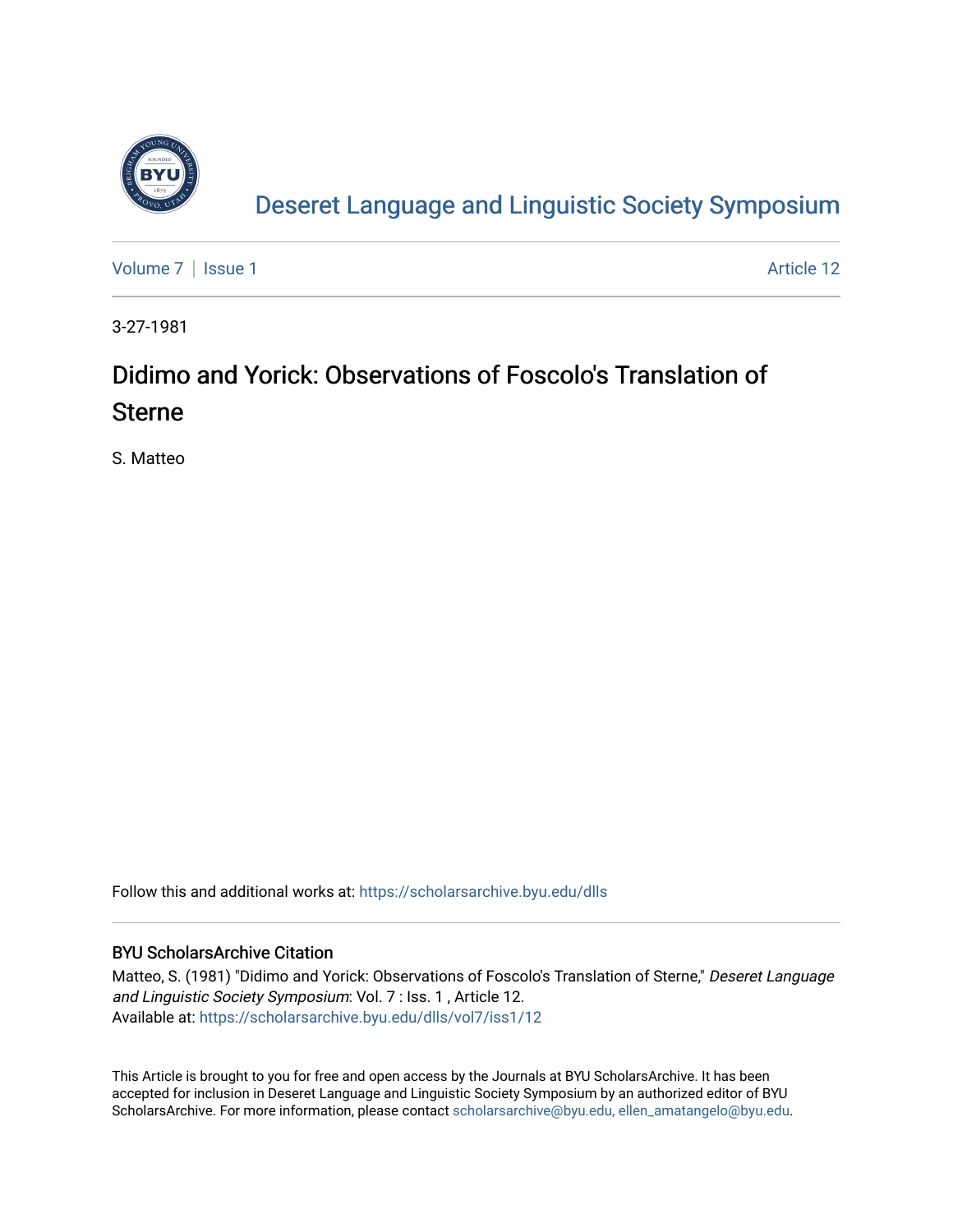Didimo and Yorick: Observations on Foscolo's Translation of Sterne

> S. Matteo Brigham Young University

Early in our century the Russian formalists, with their emphasis on the form of the work of art as the locus of artistic value rather than the content, pointed out that translating a book from one language into another was in effect to produce an entirely different book. The short stories of O. Henry translated into Russian, no matter how faithfully, were quite different in meaning than the O. Henry read in the United States. The problem was not just a linguistic one--that of finding the correct Russian equivalents of American expressions--but a cultural one as well. The meaning or meanings of a text are to some degree determined by its cultural context. In the words of Victor Shklovsky, one of the more prolific of the Opoyaz faction of the Russian Formalists, "The work of art arises from a background of other works and through association with them. The form of a work of art is defined by its relation to other works of art, to forms existing prior to it. $"1$  In other words, a story by 0. Henry would mean one thing when it is part of a tradition which includes Mark Twain and Edgar Allen Poe and something quite different if perceived in a tradition including Pushkin and Gogol.

Looking at literary tradition from another perspective Hugh Kenner has noted that it is a procedure which allows something to be expressed in a context which would not normally permit it. As an example, he cites Pope's translation of the Iliad; which "moves along in the most decorous rhymed couplets and is full of people disembowelling one another. If you could somehow detach Homer's name and reputation and simply offer it as an 18th-century poem, you'd find it a most extraordinary piece of surrealism: every obvious assumption of 18th-century society is ignored. But his translation is protected by the name of Homer. This is part of the role that translation plays in letters: it provides templates that permit outrageous things to occur. It allows people to break out of a set of assumptions in which they are otherwise likely to be trapped-assumptions implicit in the language, assumptions of the conventions that go with the literature of a language."

Ugo Foscolo's translation of Laurence Sterne's A Sentimental Journey Through France and Italy reflects both these views of translation: on one hand, Viaggio Sentimentale di Yorick Lungo la Francia e l'Italia is a very different text from Sterne's original; on the other hand, he made use of Sterne to introduce something new and different (if not outrageous) into the Italian Literature of his time, and to "break out of a set of assumptions" on which the Italian litterati were trapped.

One senses a kind of embarassment among Italian critics and literary historians to deal with this translation: and not because it's bad- indeed, those who have written on it usually go out of their way to prove how in lexical and stylistic felicity it is even better than the original--but simply because it is a translation. Why would such an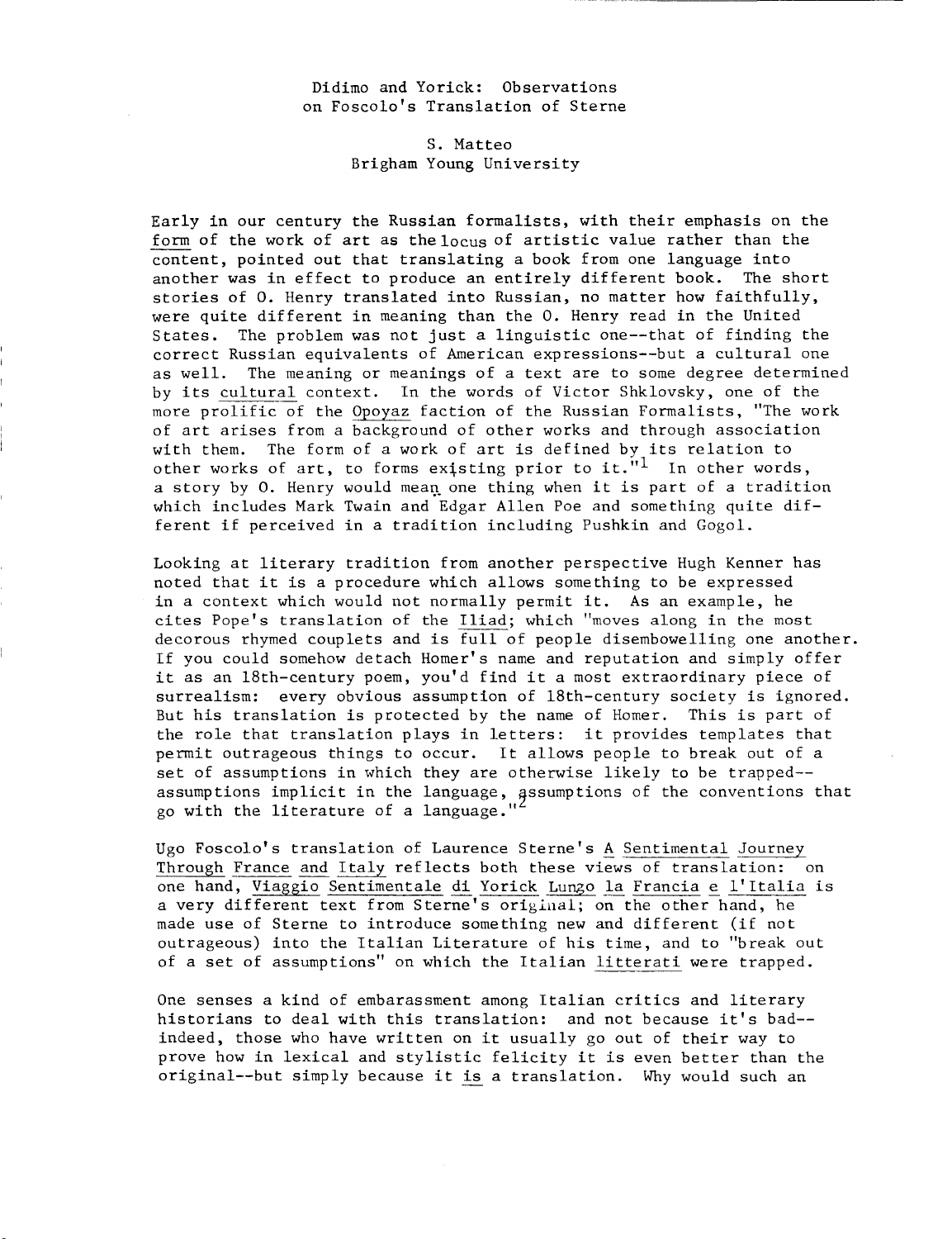imposing literary figure as Ugo Foscolo, one of the most original and influential writers of his time, resort to translating? Foscolo sometimes evinced the same kind of embarassment in his letters to his friends. "Farewell," he writes in one, "I'm getting back to the Sterne. And did you know that often he makes me very angry? No, no, I have not been made by Mother Nature to be a servant ever; and isn't translating a kind of servitude for school girls? Anyway, soon I will have finished and recopied him; and if it doesn't please me I will let him sleep and will dedicate myself to the tragedies." Furthermore, Foscolo spent a long time at this slave labor that went against his nature. Although published in 1813, Foscolo had begun to translate it in 1805. By 1807 he had apparently completed a version which did not satisfy him. So, he set about redoing the whole thing, and it was another six years before he was able to bring it to a satisfactory completion.

In other letters Foscolo claimed that with his translation he would give the public something new and original. And by such a claim he seemed to mean first that it would be something different from the original text of the Sentimental Journey, and second, that it would be something very new for the Italian reading public. In other words, Foscolo would have been in agreement with both Shklovsky and Kenner: in transposing Sterne's text from its original literary context to the Italian literary tradition he was altering Sterne; but in introducing such foreign material into an Italian context he was also altering that context, challenging that tradition and the set of assumptions that went with it. Ultimately then, despite Foscolo's complaints that as he was translating he was merely being servile to another text, the translation itself, once it was published, managed to be servile neither to Sterne's original, nor to the assumptions of the Italian literary tradition, assumptions which Foscolo could not have ignored as easily in his "original" works.

However, the translation did not seem to have much of an impact on Italian Literature, possibly because it was too "new". It was not and never has been one of Foscolo's more widely read works. But since Foscolo is a major figure in the history of Italian Literature, scholars have been compelled to be aware of, and show respect to, all his writings, down to the most banal personal or business correspondence. This means that the translation has not been ignored, at least not completely yet. The scholars who have dealt with the translation itself have been very few. Most critics only look at it as an indication that Sterne influenced Foscolo and then move on to consider how that influence affects his other works, those works which can be attributed only to Foscolo. Those few who have studied the translation itself closely, have limited themselves to a stylistic comparison of Foscolo's and Sterne's language. It's not too surprising that at the hands of these Italian critics Foscolo should come out ahead in such comparisons. The findings usually are that his words are more expressive, his syntax more elegant, his rhythm more balanced, and so on. In fact, in the most recent such study, Studi su Laurence Sterne ed Ugo Foscolo,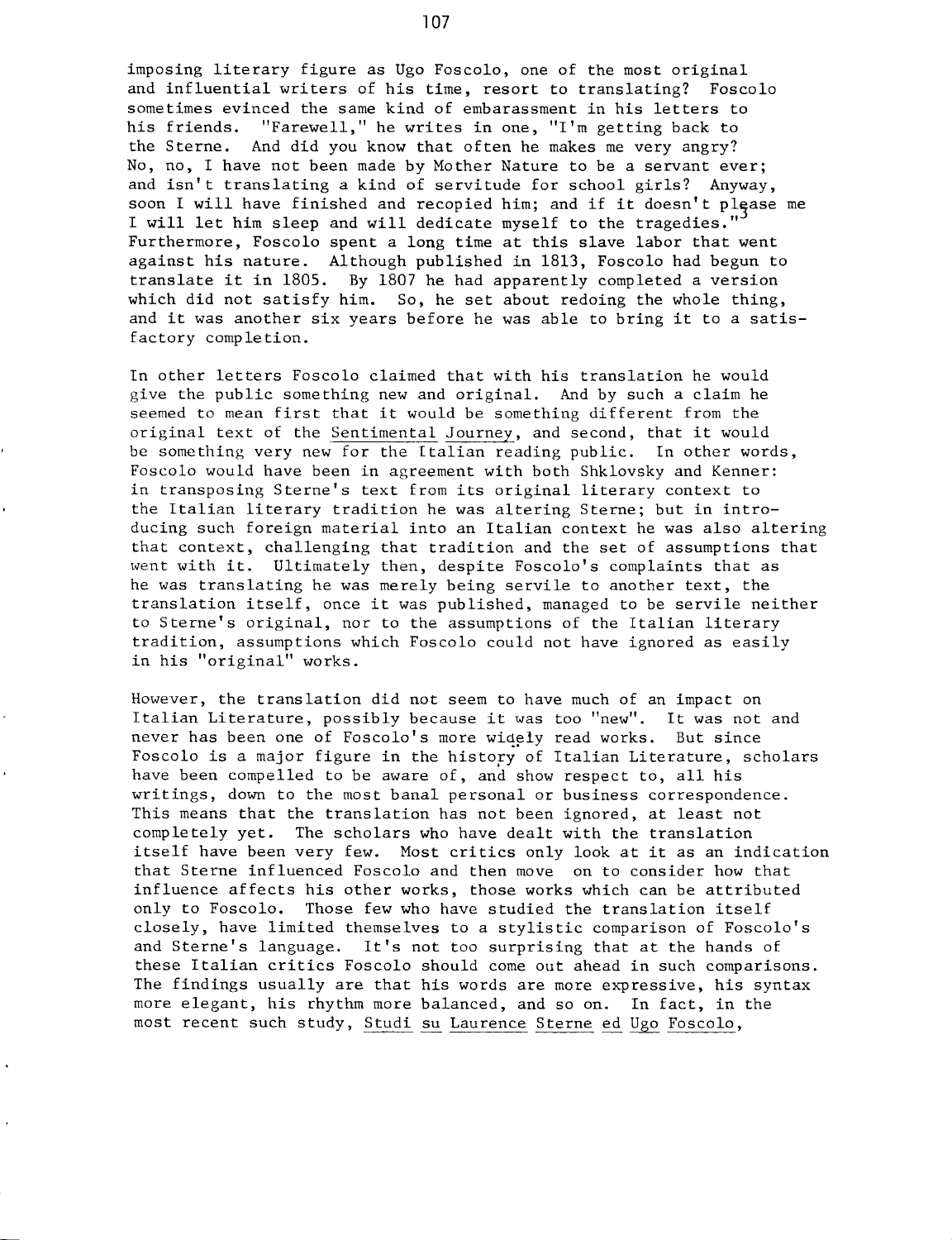Vincenzo Tripodi, 1978, the conclusion reached is that by the careful use of diminutives, archaisms, amplification, and punctuation Foscolo manages not only to improve on the original but to express completely different things in his translation.

There is undoubtedly some truth to such claims--not the claims that Foscolo's version is better, but that his stylistic choices do affect the meaning of the text. However, on the whole I find them greatly exaggerated, and unconvincing. In fact, the translation itself, sentence by sentence, is very faithful to the original. I say the "translation itself" because there's more to Foscolo's book than just the translation. And it is this "more" which makes of it a radically different text from Sterne's, and not his stylistic choices.

Foscolo frames the fiction of Yorick's travels through France within a fiction of his own. An anonymous editor claims to have received the translated manuscript from one Didimo Chierico, an enigmatic character living a self-imposed exile in France. The manuscript consists not only of the translated text, but also of Didimo's notes to it, explaining certain points to his Italian readers, taking issue with others; sometimes reprimanding Yorick. At the end of the book, after the translation of Sentimental Journey, is appended a Notizia inforno a Didimo Chierico (Notice concerning Didimo Chierico). In sixteen paragraphs, or short chapters, similar in length to those of Sentimental Journey, the editor gives a sketchy account of the eccentric behavior and beliefs of this Didimo, whom he encountered for only a brief time during his travels in France. The editor presents Didimo as an interesting but bizarre character whom he can't really figure out. He tells the reader that he will just report those of Didimo's words and actions which he knows and leave it for the reader to figure them out. Among such words and actions would be included the manuscript of the translation from Sterne.

The presence of these two other voices, which are superimposed on Yorick's, alters the textual strategies considerably. The reader's work in processing the text, which is complicated enough in Sterne's work, is made even more complicated here. Yorick/narrator's voice reaches the reader filtered through, and thus altered by, two other voices: that of the ambiguous Didimo, and finally that of the anonymous editor who claims ignorance of what it all means but deems it important enough to publish. It's the role of the reader in the two texts which makes them so fundamentally different. In the end the difference amounts to this: Sterne's text asserts the power of the reader over the text; Foscolo's text denies this power to its readers. The textual strategies in Sterne force the reader to take over the signifying function in the text; while the textual strategies in Foscolo make sure that it's the text that retains control of the reader's responses, or at least denies the reader the autonomy he had in front of Sterne's text.

A Sentimental Journey could be read as an allegory of reading and writing, where travel is a metaphor for reading, if we understand "reading" as the ability to seek out, receive, and process new information.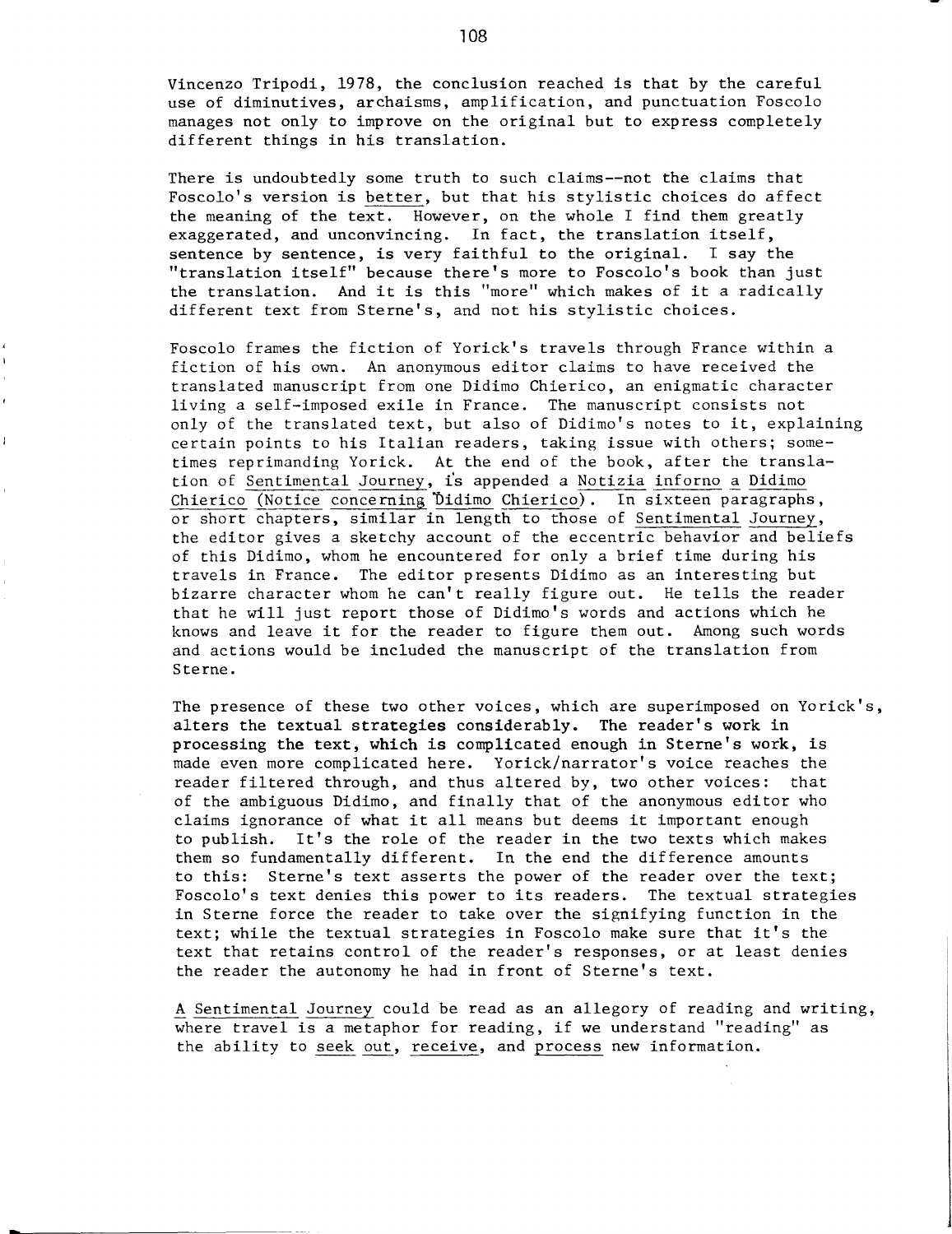"Writing," on the other hand, would be the ability to formulate and impart information, the ability to make authoritative pronouncements. Seen in this key, Yorick's journey amounts to a refutation of his own, and possibly man's, ability to write, that is to state truths authoritatively; and a confirmation of his own, and man's need to read, that is to learn and derive meanings from the world, rather than impose them.

The book opens in medias res, at the end of a conversation, as Yorick makes an authoritative and presumptuous pronouncement, which is immediately challenged by his interlocutor:

> "--They order, said I, this matter better in France-- --You have been in France? said my gentleman, turning quick upon me with the most civil triumph in the world.-- Strange! quoth I, debating the matter with myself, That one and twenty miles sailing, for 'tis absolutely no further from Dover to Calais, should give a man these<br>rights--I'll look into them: . . . "<sup>4</sup>

This scene sets the pattern for the whole book: no sooner does Yorick/ character state a belief, conclusion, or resolution than it is challenged, proven to be unjustified, and he is left to continue his travels, momentarily humbled, but never defeated, resolved to learn more before he speaks; or to insist on our metaphor, to read more before he writes.

But of course, he is writing. Yorick/narrator is writing his memoirs, giving an account of Yorick/character's adventures and misadventures. Does this mean that after his journey he now has the necessary authority to be a writer instead of a reader? Not really, because the distinction between Yorick/narrator and Yorick/character is not always maintained. There is a symbiosis between the two of them whereby one seems to learn from the other. Yorick/narrator continues his travels as he writes about them, and continues to learn from them: he continues to be a reader even as he is writing. Shortly after arriving in Calais a spirit of good will overwhelms Yorick. The second chapter ends with these words:

> "When man is at peace with man, how much lighter than a feather is the heaviest of metals in his hand! he pulls out his purse, and holding it airily and uncompress'd, looks round him, as if he sought for an object to share it with--In doing this, I felt every vessel in my frame dilate- the arteries beat all chearily together, and every power which sustained life, perform'd it with so little friction, that 'twould have confounded the most physical precieuse in France: with all her materialism, she could scarce have called me a machine--

I'm confident, said I to myself, I should have overset her creed.

The accession of that idea, carried nature, at that time, as high as she could go--I was at peace with the world before, and this finish'd the treaty with myself-- --Now, was I a King of France, cried I--what a moment for an orphan to have begg'd his father's portmanteau of me!"<sup>-</sup>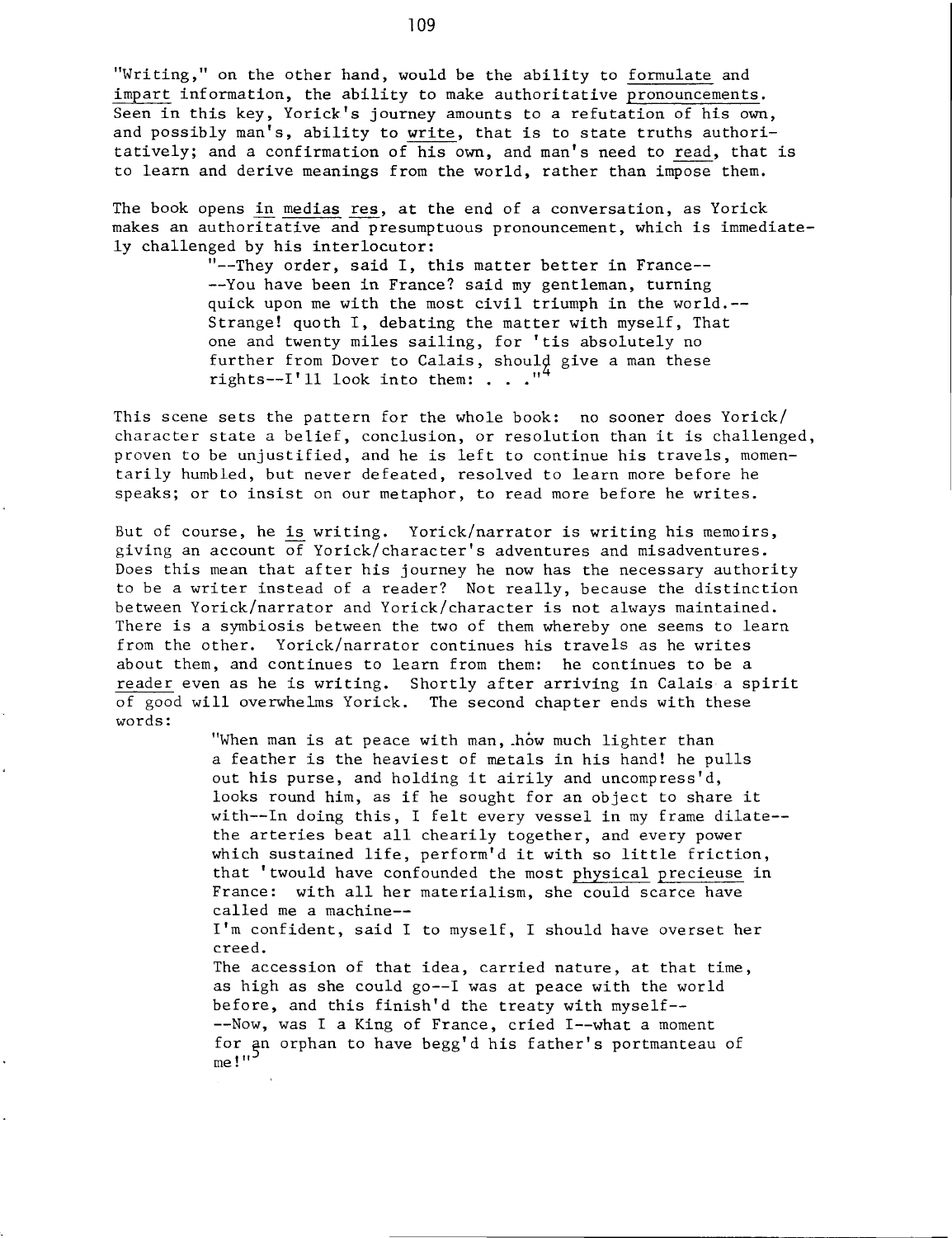The feelings and the words belong to the narrator as well as the character here. However, in the very next chapter a Franciscan monk enters the restaurant seeking charity, and all he gets from Yorick is a severe and cruel tongue lashing on the evils of living off other people's earnings. The juxtaposition makes the narrator realize first how empty and unjustified the words of good will had been; but later Yorick/character comes to the same realization and feels the same shame. Narratively his realization follows, but chronologically, of course, it precedes; which suggests that the narrator has not really learned anything, or doesn't remember it if he did, but has constantly to relearn the lesson.

There is an extraordinary moment in Sentimental Journey where the roles of the narrator and the character are completely reversed. About six or seven pages into the text we find the Preface to the book. Yorick/ seven pages into the text we find the Preface to the book. character has been left alone to consider what carriage he wishes to procure for his travels. While waiting for the proprietor to return he enters a Désobligeante and decides to write the preface to the book which he intends to write about his travels, that is the book we are now reading. The chapter which follows consists of that preface, written by Yorick/character in which Yorick/narrator is only a future project, an imagined character in a projected book. But even more significant is that at the end of this chapter the last word is not given to either Yorick/character or Yorick/narrator but to a couple of bystanders who happen to overhear the last words of Yorick's preface. Yorick has been writing, and apparently talking out loud, about the advantages and disadvantages of travel. He concludes in a rhetorical flourish, asking his countrymen why they should want to travel at all:

> $"$ --But there is no nation under heaven abounding with more variety of learning--where the sciences may be more fitly woo'd, or more surely won than here--where art is encouraged, and will so soon rise high--where Nature (take her all together) has so little to answer for--and, to close all, where there is more wit and variety of character to feed the mind with--Where then, my dear countrymen, are you going--"<sup>o</sup>

At which point he is answered by two real Englishmen standing outside the carriage:

> "--We are only looking at this chaise, said they--Your most obedient servant, said I, skipping out of it, and pulling off my hat--We were wondering, said one of them, who, I found, was an inquisitive traveller--what could occasion its motjon.-- --'Twas the agitation, said I coolly, of writing a preface--"

So not only is Yorick/character's preface yanked back into Yorick/ narrator's énoncé or discourse, but both are appropriated and somehow questioned by the two travellers. The preface had ended by exhorting Englishmen not to travel. But the Englishmen Yorick would dissuade turn up as travellers, and as part of the same chapter which contains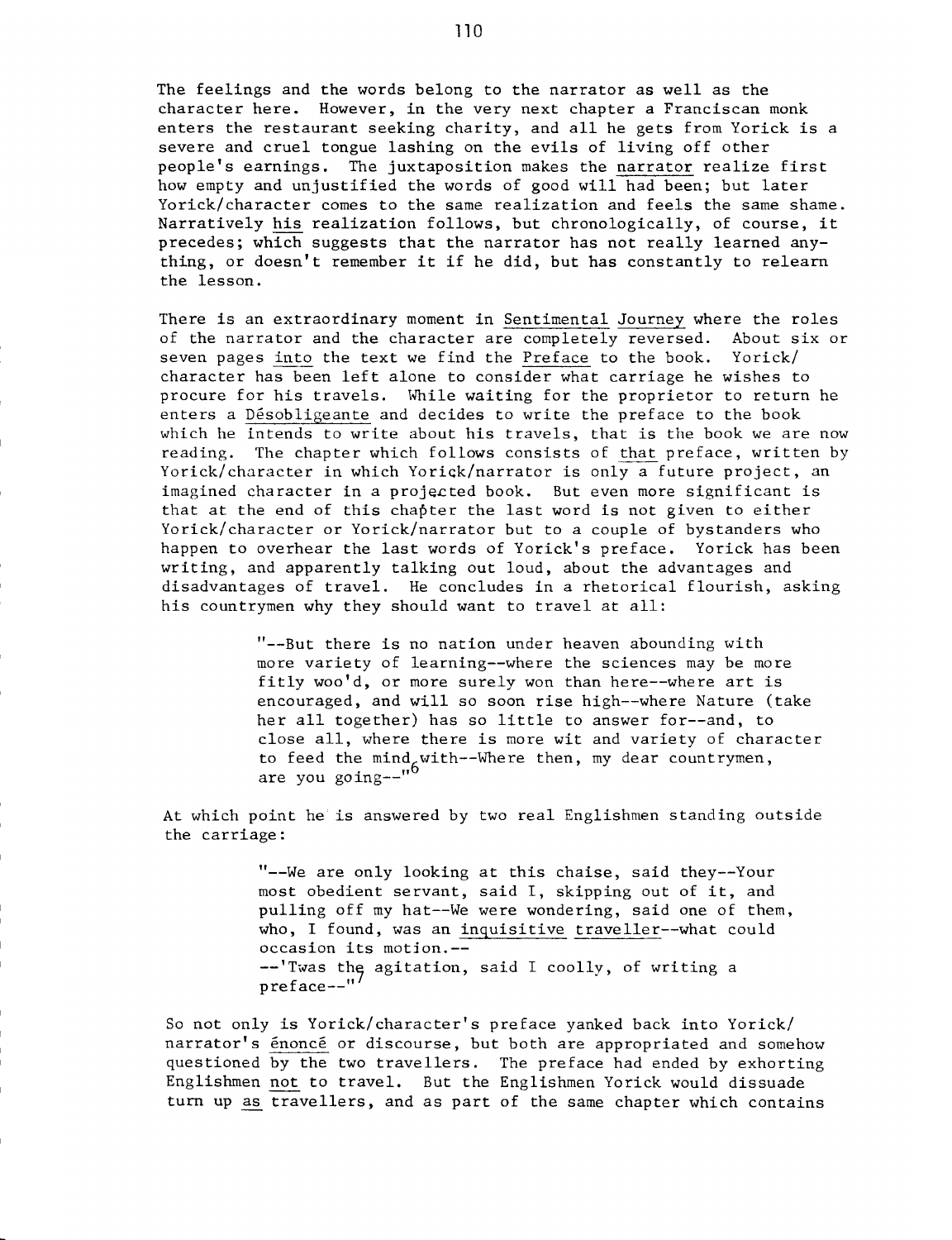the preface. Their intrusion thus negates what has just been asserted in that very preface.

The position of the preface within the book rather than before it is strategic. It appears to be less accomodating of the reader, apparently ignoring his presence and making no attempt to situate him at the beginning, or give him any background information. In effect, however, this works to make the reader define his own role in the text; and that role turns out to be a dominant one. The irony in the text always ends up being wielded by the reader against Yorick and his discourse. The preface is the place where a narrator establishes his authority, gives guidelines and ground rules to his readers--tells them how to read. By the time the preface is presented here it is too late, the reader has already established his dominant role over Yorick and his discourse, and is not about to relinquish it. Throughout the book it is the implied author, and not the narrator, who is in cahoots with the implied reader. Their conspiracy at the expense of narrator and character serves to magnify the reader's role in the text. Its meanings ultimately depend on him, the reader--not on what is said, but on how he interprets what is said.

Things are quite different in Foscolo's text. There the reading and interpretation of Sterne's text is taken over by Didimo. Although Yorick's preface remains where it is in the original, Didimo opens the book with his own preface, wherein he tells the reader about Yorick and Sterne, what they're like and what they mean. He is not going to give his readers the same free reign that Yorick did: he will guide their reactions. At each point of ambiguity or irony in the text where Sterne's reader would be given room to exert his free power of interpretation there is a note from Didimo telling his readers how to react, how to interpret.

The implication is that Didimo doesn't have the same faith in his readers that Sterne has. He can't trust them to come up with the right meaning. But if that's the case, why choose to translate a text which gives such an important role to the reader in the first place? Paradoxically, by translating Sterne's book, Foscolo seemed. to want to stress the importance of the reader's participation in the li.terary text; but by enveloping it in another discursive layer--that of Didimo--he seemed to deny his own readers that participation.

But perhaps Didimo's voice is not there to deny participation to the Italian reader so much as to recognize the fact that the Italian reader who can participate in the text had not yet been formed.

Ian Watt, in The Rise of the Novel, has shown how the development of the bourgeois novel in 18th-century Britain paralleled the development of the bourgeois reading public. A centralized democratic form of government and things like free schools, lending libraries, inexpensive editions of books assured novelists like Fielding, Richardson, and Sterne that they had a reading public on whose competence they could rely.

No such assurance was possible in Italy at the beginning of the 19thcentury. The peninsula was highly fragmented and most of the small